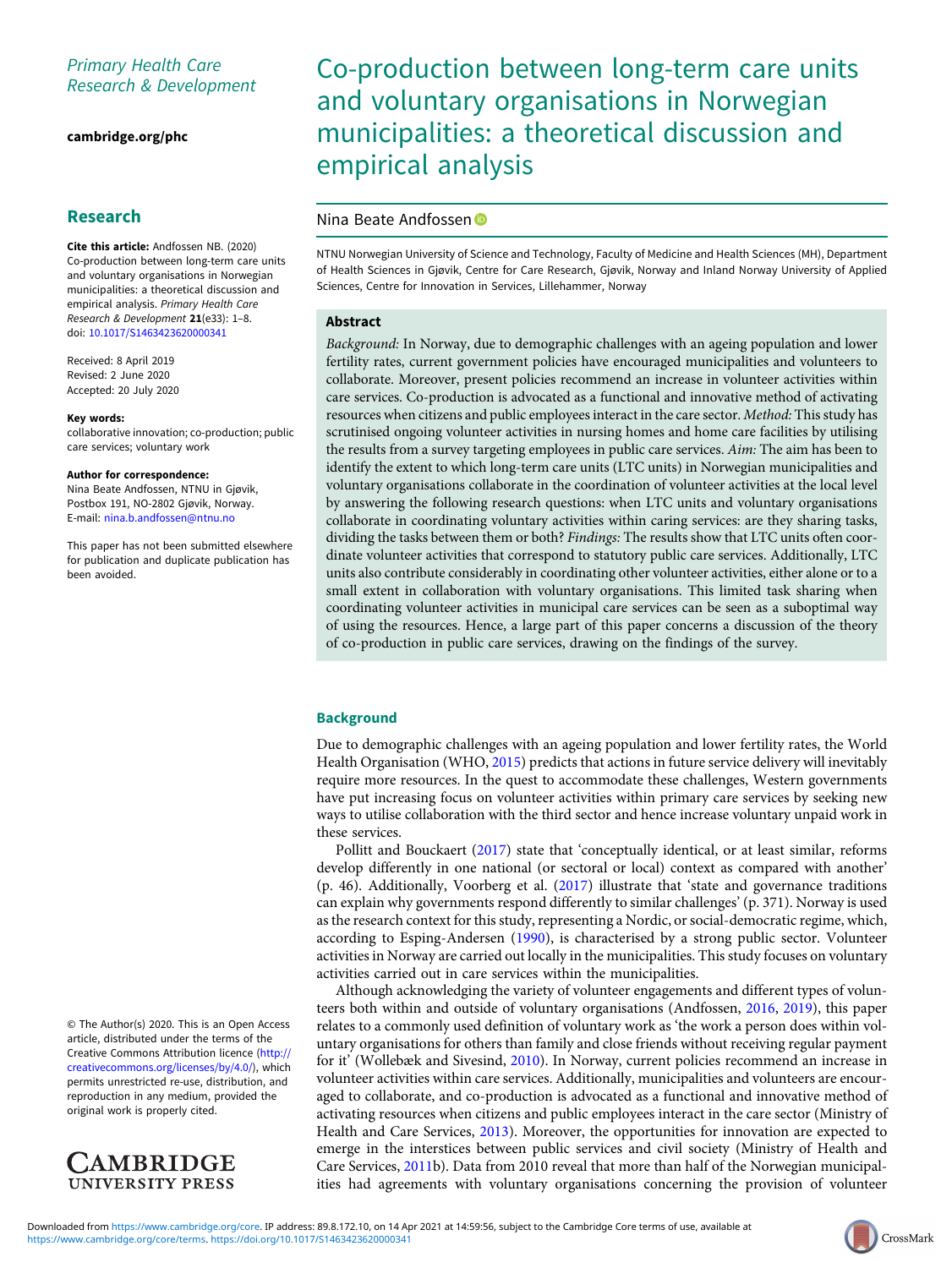activities (Loga, [2012\)](#page-6-0). Furthermore, 64% of the agreements in the public sector occur in the care sector (KS, [2010;](#page-6-0) Loga, [2012](#page-6-0)). Nevertheless, data from 80% of Norwegian municipalities indicate that they do not have (69%) or do not know (11%) whether they have a volunteer policy (Loga, [2012\)](#page-6-0). Agreements and ongoing activities confirm that there is a collaboration between municipalities and volunteers, but the collaboration in organising and performing activities seems to be insufficiently linked to an overall local municipal volunteer policy.

Previous third sector research has tended to ignore the local level where many governmental and third sector agreements are implemented, focusing instead on formal agreements at the national level (Pestoff et al., [2006\)](#page-6-0). Since clear policies for collaboration between public care services and voluntary organisations seem to be lacking, one can envision at least two forms of collaboration. One form of collaboration is a sharing of tasks between public and voluntary actors. Another form of collaboration is a division of tasks. Concerning the first mentioned, collaboration on tasks can stimulate heterogeneity and bring in new ideas (Sørensen and Torfing, [2011b](#page-6-0)). However, it might also bring about a competitive situation, where both parties engage in tasks included in the other party's 'strong areas'. Roberts ([2000\)](#page-6-0) describes competitive strategies as one of three coping strategies when dealing with wicked problems. Today, municipal care services are loaded with wicked problems where many actors and competing interests in a complex organisation are engaged in problem-solving (Tortzen, [2019](#page-7-0)), which may lead to a suboptimal way of using the resources. Concerning the second form of collaboration – division of tasks – it is reasonable to expect that the public care sector carries out its own statutory tasks and that voluntary organisations focus on nonstatutory tasks. This can be seen as a way of exploiting the strengths of both parties and limiting the use of resources. However, it might also hamper the adoption of innovative forms of collaboration that can contribute to mobilising resources, such as an increased number of volunteers.

By examining ongoing volunteer activities in nursing homes and home care facilities in Norway, this study aims to identify the extent to which long-term care units (LTC units) and voluntary organisations collaborate in the coordination of volunteer activities at the municipal, local level. This paper contributes theoretically and empirically to the field by discussing the results in light of a theoretical framework of co-production with the aim of extending the understanding of co-production and collaboration among municipal care services and voluntary organisations. Furthermore, the discussion will elucidate the potential for collaborative innovation. The paper aims to answer the following research questions: When LTC units and voluntary organisations collaborate in coordinating voluntary activities within caring services: are they sharing tasks, dividing the tasks between them or both? The next section will outline voluntary work in the Norwegian public care context in more detail and illustrate the actual situation for co-production in such a regime.

# Voluntary work in a Norwegian public care context

In Norway, the government has stated that it wants multiple actors to participate and collaborate in the delivery of care services (Ministry of Health and Care Services, [2013](#page-6-0)). In that context, volunteers are portrayed as potentially important actors.

The health and care services in Norway are divided into different areas of responsibility. As a part of this highly developed and decentralised public primary healthcare service system, the overall responsibility for providing and managing care services rests on the municipalities. The health and long-term care sector in Norway is fairly large, and most care services are provided locally within the municipality, primarily as institutional services like nursing homes and as home care services. Nursing homes and home care services are the largest cost area for the municipalities – as of 2017, this constituted 310 000 person years (Leknes et al., [2019](#page-6-0); Ministry of Health and Care Services, [2011a](#page-6-0)).

Norwegian municipalities are required to cater for the diversity of needs among the care receivers. The Health and Care Services Act and the Regulation on quality in care services state that the municipalities shall have written procedures that specify the tasks and content of the care services in order to meet the care recipients' basic needs (Ministry of Health and Care Services, [2003,](#page-6-0) [2011a](#page-6-0)). Basic needs include physiological needs (like food and drink) and social needs (like interaction, togetherness and activity). This also includes personal hygiene and necessary medical examinations and treatment as well as rehabilitation and care tailored to each individual's needs. With respect to these comprehensive tasks, a white paper states that the greatest challenge in care services today is to ensure the provision of meals and activities and to meet social and cultural needs (Ministry of Health and Care Services, [2006\)](#page-6-0). Moreover, healthcare professionals in elderly care services recognise the growing importance of focusing on activation and socialising (Hillestad and Tessem, [2015](#page-6-0)). However, they experience that there is insufficient time within service provision to satisfy these needs (Hillestad and Tessem, [2015\)](#page-6-0).

Independently of the vast public care sector in Norway, organised volunteers have a long tradition of contributing towards longterm care services (Lorentzen and Selle, [2000](#page-6-0)). At the same time, cross-national differences are registered in terms of the nature and scope of voluntary contributions (Ferreira, [2006;](#page-6-0) Musick and Wilson, [2008\)](#page-6-0). Concerning the scope, despite an overall increase in the prevalence of voluntary work in Norway, the contribution towards the care sector remains low, but stable (Folkestad et al., [2015\)](#page-6-0). Current research in Norway indicates that 6% of the population carry out voluntary work within health, care and rescue work and 6% of the population do voluntary work within social services and abuse treatment (Fladmoe et al., [2018\)](#page-6-0). These activities take place in different areas such as nursing homes and home care facilities (Jensen, [2015\)](#page-6-0). However, recent research has found that volunteer activities are significantly more prevalent in nursing homes than in home care services (Skinner, [2018](#page-6-0)). Furthermore, the nature of these activities is characterised by social activities such as going to cafés, excursions, exercising and visiting services in addition to practical support (Agenda Kaupang AS, [2014](#page-6-0); Jensen, [2015;](#page-6-0) Skinner et al., [2018;](#page-6-0) Solbjør et al., [2012](#page-6-0)). Likewise, healthcare professionals express different perspectives regarding voluntary contributions in institutional care (Engel, [2003\)](#page-6-0). Engel ([2003\)](#page-6-0) observed that on the one hand, the professionals acknowledge the need for voluntary contributions regarding social activities, whilst on the other hand, they are afraid of being deprived of pleasant and less arduous care tasks. Even though voluntary organisations perform vital tasks for the public care services, 60% of the municipalities want to establish their own voluntary service (Abrahamsen, [2010\)](#page-6-0).

As previously indicated, collaboration is already taking place between the public care services and voluntary organisations in Norway. However, current government policies and documents call for increased collaboration between the public care sector and voluntary organisations as well as an increase in the volume of voluntary work in the care sector (Ministry of Health and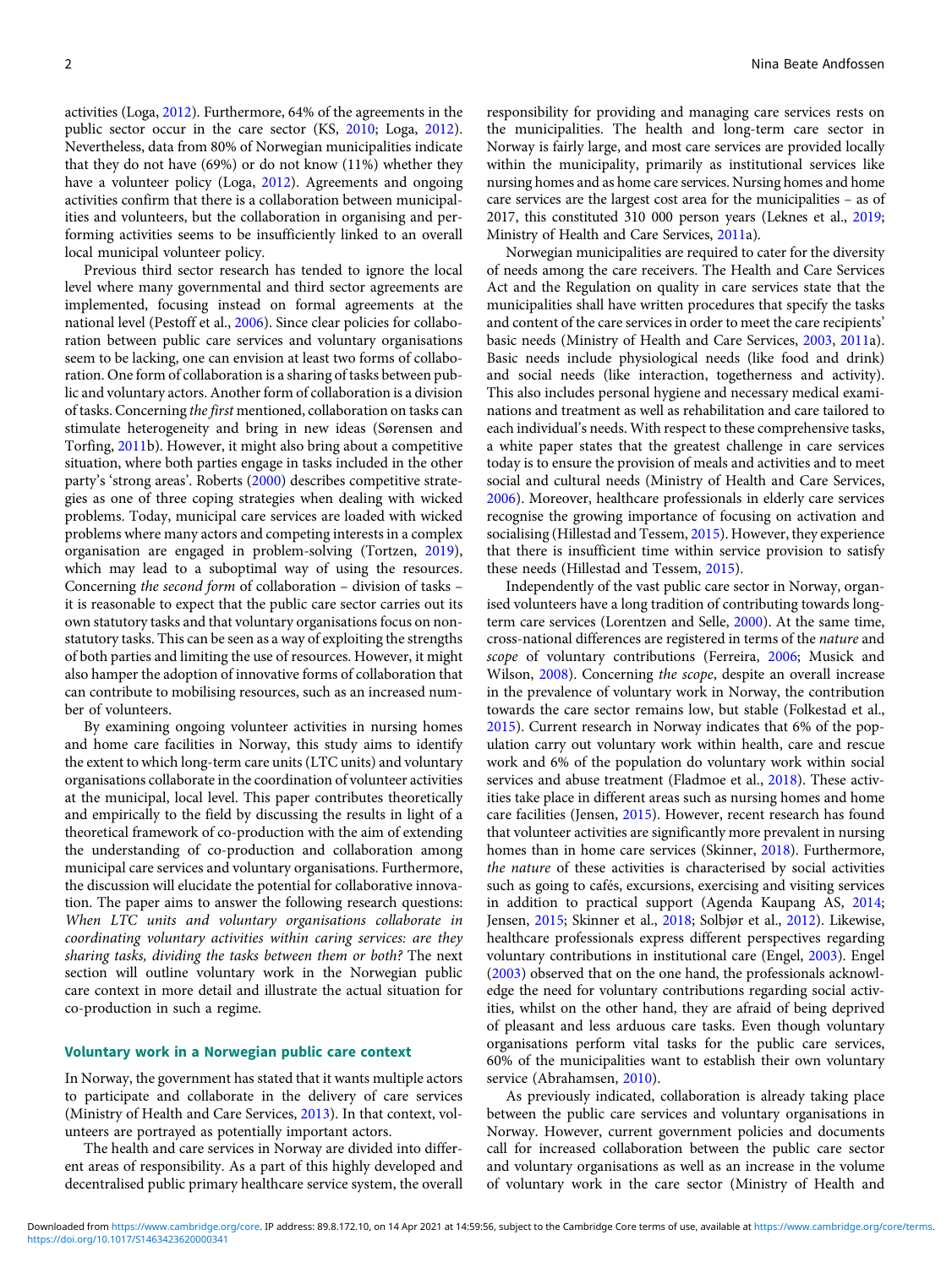Care Services, [2013\)](#page-6-0). A Norwegian national strategy describes goals to be achieved in the interaction between the voluntary sector and the public sector for the period 2015–2020 in the care services (Ministry of Health and Care Services, [2015\)](#page-6-0). The strategy outlines a number of key measures to be implemented in collaboration between the care services and the third sector, of which three are of interest for the focus of this paper (Ministry of Health and Care Services, [2015\)](#page-6-0). One measure emphasises interaction and collaboration between the voluntary sector and the municipality, including developing an overall, local voluntary policy. In this connection, the Ministry of Health and Care Services ([2015\)](#page-6-0) also wants to facilitate stronger collaboration with voluntary organisations in order to encourage more citizens to participate. The second measure of interest for this paper focuses on how to prepare actions and written agreements for the actors in order to create predictability and clarify responsibilities when volunteers contribute to the care sector. Finally, a third measure focuses on mobilising resources generally, for example, recruiting new volunteers but is also particularly directed towards the elderly, such as coordinating walking groups, dancing, visiting services and other social activities (Ministry of Health and Care Services, [2015\)](#page-6-0).

To explore these challenges and expectations towards collaboration between voluntary organisations and care services in the municipalities, this paper utilises the theoretical concept of collaborative innovation and a theoretical framework on co-production. Together, they make up the theoretical toolbox used to interpret the empirical results on collaboration.

# Theoretical framework

# Collaborative innovation and co-production

Sørensen and Torfing [\(2011b](#page-6-0)) highlight the fact that if the right conditions exist, innovation in the public sector will be strengthened through multi-actor and interdisciplinary collaboration. Collaboration amplifies the exchange of information, knowledge, ideas and critical assessments and coordinates individual and collective actions, additionally co-creating solutions (Sørensen and Torfing, [2011](#page-6-0)a). Furthermore, the collaboration between different actors may increase resource efforts (Torfing et al., [2014](#page-6-0)). In order to manage this together, trust must exist among the collaborating actors (Sørensen and Torfing, [2011](#page-6-0)b). Trust is also important when discussing new ideas and suggestions in an open and unprejudiced way, and when giving and receiving responses related to the latter (Sørensen and Torfing, [2011b](#page-6-0)).

When different actors collaborate, institutional logics can be seen as shaping 'the rules of the game' in a given context (Thornton and Ocasio, [2008](#page-6-0), p. 112). An institutional logics approach points to how institutions by representing different underlying logics of action, 'shape heterogeneity, stability and change in individuals and organizations'(Thornton and Ocasio, [2008,](#page-6-0) p. 103). Moreover, institutional logics are defined as 'The socially constructed, historical patterns of cultural symbols and material practices, including assumptions, values, and beliefs, by which individuals and organisations provide meaning to their daily activity, organize time and space, and reproduce their lives and experiences' (Thornton et al., [2012](#page-6-0), p. 2). Hence, a collaboration between municipalities and voluntary organisations might be influenced and disrupted by different logics.

Concerning collaborative innovation, Bommert [\(2010\)](#page-6-0) has described the principal features of this as follows  $\lceil \ldots \rceil$  the

innovation process is opened up, that actors from within the organization, other organizations, the private and third sector and citizens are integrated into the innovation cycle (idea generation, selection, implementation and diffusion) from the earliest stage onwards' (p. 16). Additionally, innovation is always contextual, what is new is new in a given context (Sørensen and Torfing, [2011](#page-6-0)b). The theoretical reasoning here is in line with the political recommendations in the aforementioned white papers, arguing for an expanded capacity if new actors (such as volunteers)

Co-production is described as a 'relationship between a paid employee of an organization and (groups of) individual citizens that requires a direct and active contribution from these citizens to the work of the organization' (Brandsen and Honingh, [2016,](#page-6-0) p. 431). The concept of co-production originates from Elinor Ostrom in the 1970s (Parks et al., [1981](#page-6-0)). However, interest in co-production in mobilising citizen involvement through third sector organisations did not occur until 2000 (Bovaird and Loeffler, [2012](#page-6-0)). Co-production has been studied in different contexts and for different phenomena (Pestoff, [2012](#page-6-0)b), thus one must be specific when studying the concept, particularly regarding the different types of citizen participation and on which level the co-production occurs (Pestoff, [2012a](#page-6-0); W. H. Voorberg et al., [2015\)](#page-7-0). Of particular interest for this study, is the distinction between actions at the individual level and the organisational level. For example, you can fill roles as an individual or in close collaboration with others, for example, informal groups, or the collaboration can take place within the voluntary organisations or between the organisation and the care service (Pestoff, [2012](#page-6-0)b).

are brought into the handling of 'public tasks'. In this context,

co-production is initiated.

This study aims to identify the extent to which LTC units in Norwegian municipalities and voluntary organisations collaborate in the coordination of volunteer activities at the local, municipal level. In this study, LTC units are represented by nursing homes and home care districts. To provide empirical examples of how this collaboration takes place within care services in a Scandinavian context, this paper utilises the results from a survey targeting employees in public care services. The empirical part of the study presents data on the collaboration that takes place between the LTC units and voluntary organisations in coordinating volunteer activities. It focuses on how the LTC units and the voluntary organisations coordinate, separately or together, the volunteer activities provided in the care services.

#### Methods

The study makes use of data from a survey conducted in 2015 in a sample of 50 Norwegian municipalities. The sample represented municipalities characterised as both urban and rural, small, medium-sized and large in all five regions of Norway.<sup>1</sup> A team of four researchers developed a questionnaire. The questionnaire consisted of primarily closed-end, multiple-choice questions. It was based on a review of available literature on volunteering in the long-term care sector as well as qualitative interviews with informants from five different municipalities, carried out in Norway by one member of the research team during the spring of 2015.

<sup>1</sup>The 5 regions in Norway are divided according to geographical location and represented 19 counties at the time the survey was conducted.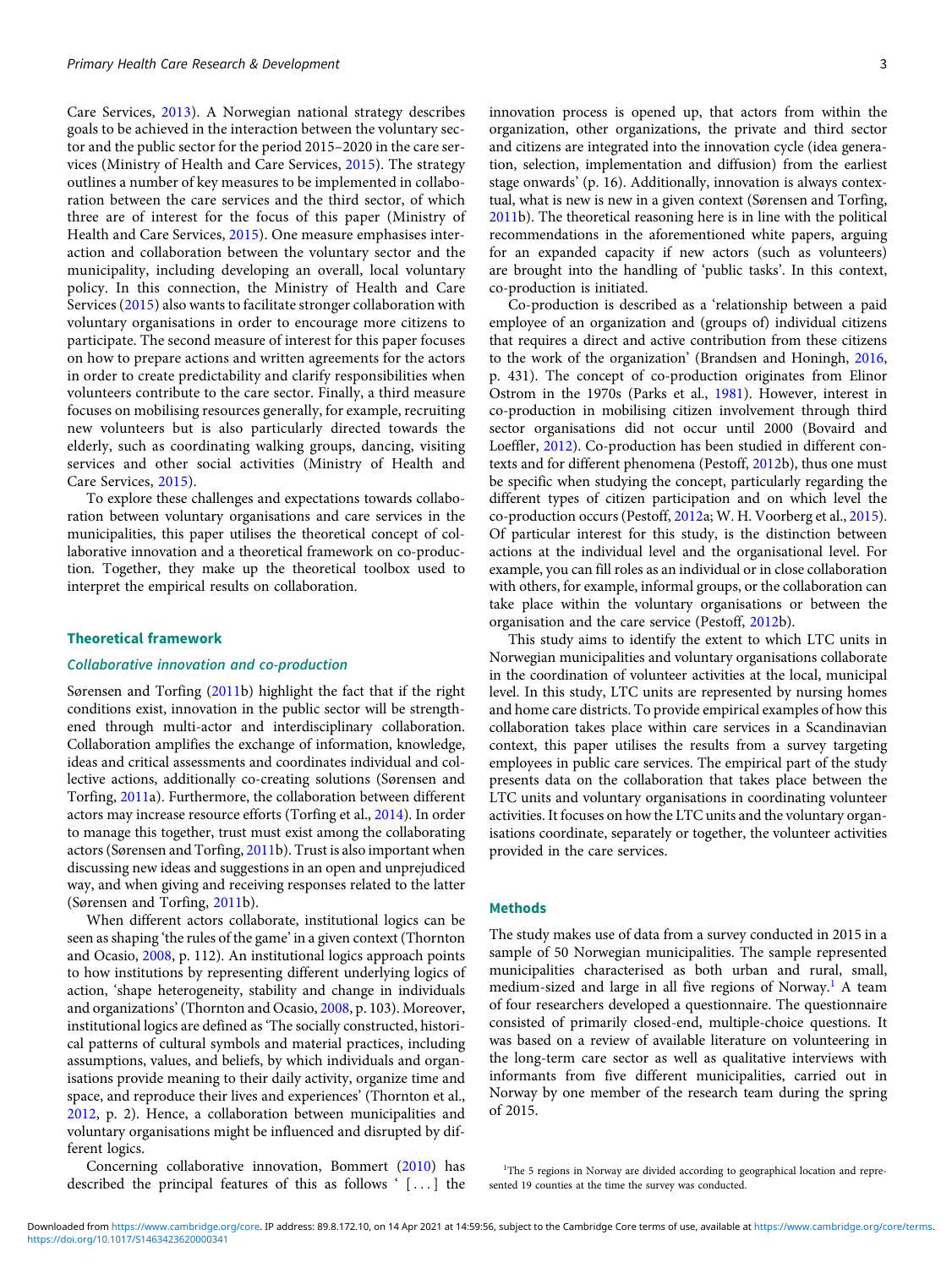## Table 1 Survey items used in the analysis

| <b>QUESTION 1</b>                                                                                                                                                                                                                                                                                                                                                                                            |                                                                                                                                                                                                                                                                                                                                                                                                                                                                                                  |
|--------------------------------------------------------------------------------------------------------------------------------------------------------------------------------------------------------------------------------------------------------------------------------------------------------------------------------------------------------------------------------------------------------------|--------------------------------------------------------------------------------------------------------------------------------------------------------------------------------------------------------------------------------------------------------------------------------------------------------------------------------------------------------------------------------------------------------------------------------------------------------------------------------------------------|
| Which LTC unit do you answer for?<br>• Nursing home services<br>• Home care services<br>• Integrated services<br>• Other, describe:                                                                                                                                                                                                                                                                          |                                                                                                                                                                                                                                                                                                                                                                                                                                                                                                  |
| <b>QUESTION 2</b>                                                                                                                                                                                                                                                                                                                                                                                            |                                                                                                                                                                                                                                                                                                                                                                                                                                                                                                  |
| • Social activities - trips, social gatherings, etc.*<br>• Library/reading services<br>• Physical activities and exercise*<br>• Visiting schemes<br>• Food-delivery for recipients of home care services*<br>• Day centres operated by or with volunteers*<br>• Helplines, counselling services<br>• Transport/taking out<br>· Self-help groups (for anxiety, grief, loneliness, etc.)<br>• Other activities | Have any of the following volunteer activities been organised at your LTC unit during the last four weeks:<br>• Cultural activities for residents in nursing homes - music, dance, theatre, etc.*<br>• Cultural activities for recipients of home care services - music, dance, theatre, etc.*<br>. Practical help for recipients of home care services (e.g. snow clearing, food shopping etc.)<br>• Activities certified by the foundation 'Joy of Life for the Elderly' [Livsglede for eldre] |
| <b>QUESTION 3</b>                                                                                                                                                                                                                                                                                                                                                                                            |                                                                                                                                                                                                                                                                                                                                                                                                                                                                                                  |
| Who coordinates volunteer activities provided by your LTC unit?<br>• The municipality*<br>• A Voluntary Organisation*<br>• A Voluntary Organisation and the municipality together*<br>• Several services with different coordination responsibilities<br>• Unsure                                                                                                                                            |                                                                                                                                                                                                                                                                                                                                                                                                                                                                                                  |

# Data collection

The electronic questionnaire was distributed by email to the municipalities. In order to identify all the nursing homes and home care districts (here named as LTC units) in the sample, the research team contacted the municipalities prior to the distribution. Contacts in the municipalities identified 316 LTC units in total. Most of the units identified consisted of nursing homes and home care districts. However, integrated services were also identified. The email addresses of all the survey respondents were obtained. The respondents, one for each LTC unit, were employees working in or for each LTC unit, and also possessed special knowledge regarding volunteer activities provided there.

#### Survey items

The respondents were asked to answer questions about volunteer activities organised within the LTC units in the previous four weeks. The respondents were also asked to state who coordinated the activity provided. Thus, in this paper, 'coordinate' is understood as 'being responsible for organising the activity'.

The paper covers three main questions accompanied by several alternative answers, and the survey items used are presented in Table 1. For question three, the latter two alternatives, 'unsure' or'different coordination responsibility', are left out of the analysis, as they do not identify coordination responsibility. The percentage answering these two alternatives varied from 0 to 35% between the six categories under study.

#### Statistical analyses

For each LTC unit, it was registered whether each voluntary activity was coordinated by the municipality alone, by the voluntary organisation alone, the two together or other arrangements. In relation to the initially envisioned forms of collaboration between public care services and voluntary organisations, and the division of tasks, the analyses focused on activities provided in both nursing homes and home care services. Moreover, two statutory and four non-statutory activities, corresponding to municipal responsibilities related to care services, were selected. The two selected statutory services were day centres, an activity offered to both recipients of home care services and residents in nursing homes and food delivery for recipients of home care services. The four remaining activities represented non-statutory care services and are: (1) cultural activities (music, dance, theatre, etc.) for residents in nursing homes, (2) cultural activities for recipients of home care services, (3) physical activities/exercising and finally (4) social activities (trips, social gatherings, etc.). The latter two activities are offered to both recipients of home care services and residents in nursing homes. Despite being a statutory public care service, the category 'social activities' is included here as a non-statutory service. The reason is that the municipalities do not report decisions about social activities to national registries according to the 'Individual-based health and care statistics' (IPLOS register) in Norway (Statistics Norway, [2016\)](#page-6-0), which contains pseudonymous information about all care recipients in Norwegian municipalities.<sup>2</sup>

<sup>2</sup>Since the statutory/non-statutory classification of social activities may be questioned, a sensitivity analysis was conducted, whereby means of proportions for non-statutory services excluding social activities were computed. Differences of proportions in the first comparison and differences of means of proportions in the second comparison were computed, together with 95% confidence intervals for these differences. The confidence intervals were computed by the bootstrap BC<sub>a</sub> procedure (Efron & Tibshirani, [1993](#page-6-0)) using 10 000 bootstrap replications. This is a general procedure for computing confidence intervals that does not make particular distributional assumptions. Differences were regarded as significant if 0 was not included.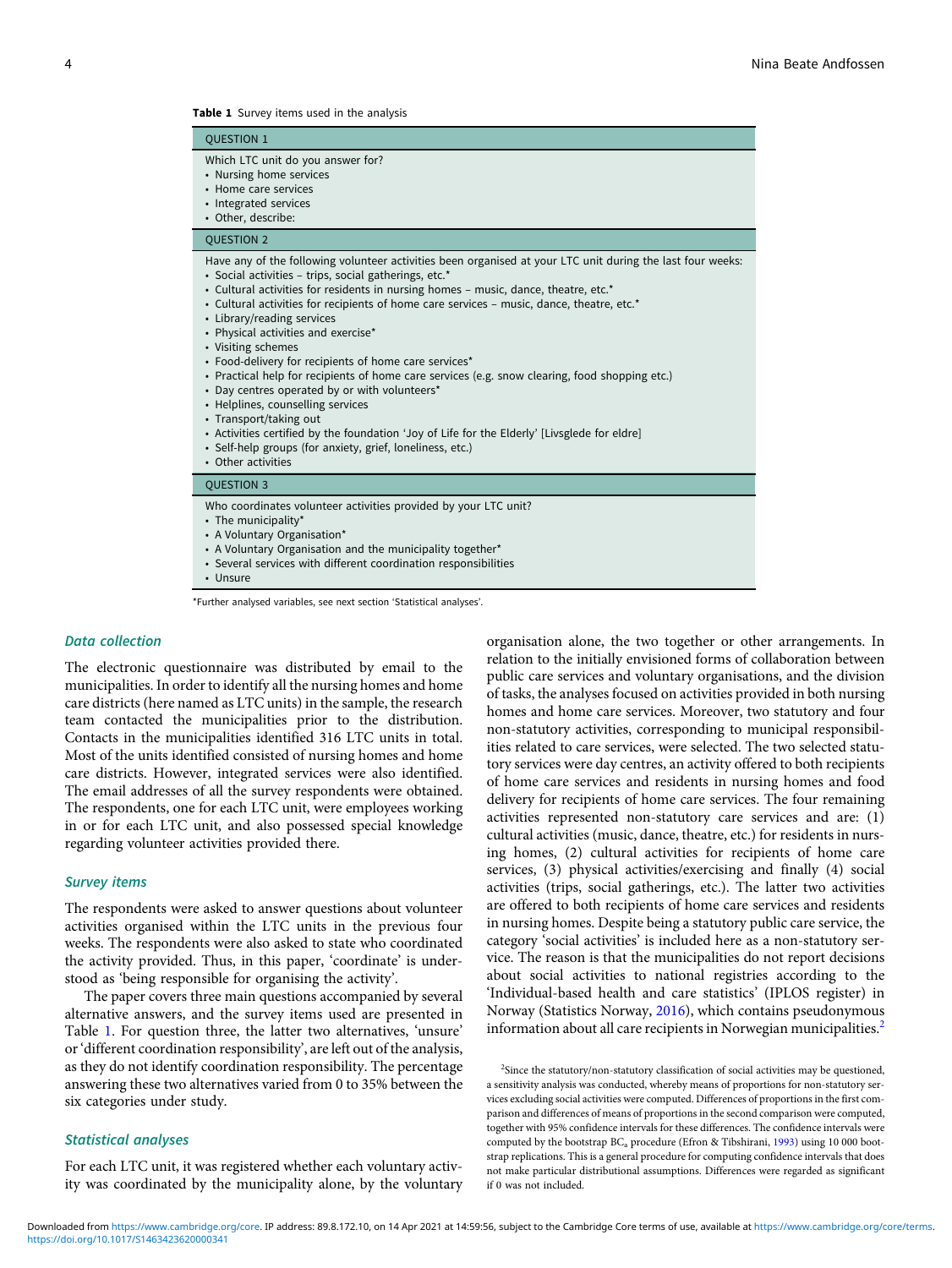#### Table 2. Volunteer activities provided and responsible body

|                                                         |                                     |                                                       | Non-statutory services                          | <b>Statutory services</b>                               |                                                     |                           |
|---------------------------------------------------------|-------------------------------------|-------------------------------------------------------|-------------------------------------------------|---------------------------------------------------------|-----------------------------------------------------|---------------------------|
|                                                         | Social<br>activities<br>$(n = 101)$ | Cultural<br>activities<br>(nursing homes)<br>$(n=73)$ | Physical<br>activities/exercising<br>$(n = 52)$ | Cultural activities<br>(home care services)<br>$(n=37)$ | Food delivery<br>(home care services)<br>$(n = 26)$ | Day centres<br>$(n = 19)$ |
| Municipality                                            | (35%)                               | (49%)                                                 | (60%)                                           | (22%)                                                   | (62%)                                               | (95%)                     |
| Voluntary organisation                                  | (42%)                               | (26%)                                                 | (19%)                                           | (51%)                                                   | (15%)                                               | $\mathbf{0}$              |
| Voluntary organisation and the<br>municipality together | (24%)                               | (25%)                                                 | (21%)                                           | (27%)                                                   | (23%)                                               | (5%)                      |
|                                                         | 100                                 | 100                                                   | 100                                             | 100                                                     | 100                                                 | 100                       |

Measured differences in proportions and differences in group means are statistically significant within a 99% confidence interval. All the analyses used R (The R Foundation for Statistically Computing, Vienna, Austria).

Altogether 244 LTC units responded to the survey, giving a response rate of 77.2%. The distribution between the LTC units was as follows: nursing homes 128, home care services 94, integrated services (both) 11 and other (assisted living facilities/ day-care centre)  $11<sup>3</sup>$ . There were no notable differences between the response rates among the nursing homes and home care units. Moreover, considering the spread of participating municipalities in terms of geography and size, the sample is judged to be fairly representative of the sector as a whole.

## Findings

# Responsible for statutory services

As presented in Table 2, the LTC units are mostly responsible for coordinating volunteer activities corresponding to public statutory services. For the two statutory services 'day centres' and 'fooddelivery (home care services)', the percentage share coordinated by the LTC units corresponds to 95 and 62%, respectively. However, voluntary organisations are responsible for organising 15% of the 'food-delivery (home care services)' segment.

#### Responsible for non-statutory services

Although voluntary organisations are better represented as coordinators for volunteer activities corresponding to non-statutory services, the LTC units also take responsibility for coordination in this category. For 'social activities' and 'cultural activities (home care services)', the proportion coordinated by voluntary organisations is highest (with 51 and 42%, respectively). But for 'physical activities' and 'cultural activities (nursing homes)', the LTC units dominate with 60 and 49%, respectively.

# Mixed coordination of volunteer activities provided

The findings in Table 2 show that LTC units and voluntary actors do share the coordinating of tasks in about one-quarter of cases for each activity, except for 'day centres' where collaboration is more limited (5%).

## Volunteer activities provided

Table 2 shows social activities like trips and social gatherings for the care receivers, both in home care services and in nursing homes, are the most frequently provided volunteer activities. Cultural activities in nursing homes are also frequently provided. This is expected and in line with earlier descriptions (Agenda Kaupang AS, [2014](#page-6-0)). However, volunteer activities solely for recipients of home care services are not so frequently provided.

# Discussion

When covering different types of collaboration involving citizen participation in public service provision, co-production can be used as a general term (Pestoff, [2012](#page-6-0)b).

There are currently two different co-production models presenting the various levels of co-production. Pestoff ([2012b](#page-6-0)) focuses on the dyad between public agencies and voluntary actors on the organisational level. Osborne et al., ([2016\)](#page-6-0) on the other hand, pay attention to another dyad: the relationship between the helper and the user on the individual level, where services are performed. Agreements about co-production are most commonly formalised on the organisational level. This study utilises data from the survey to illustrate the co-production at the organisational level. Hence, this will be the focus of the discussion.

The background section launched two forms of collaboration between the public care services, that is, LTC units and voluntary organisations: the actors can have separate tasks or they can share the same tasks. This is related to both the organisation and performance of tasks.

The results from this study reveal three different ways of coordinating voluntary activities at the organisational level: How the responsibility for organising the voluntary activities is divided between the LTC unit and the voluntary organisation, or in collaboration between them. However, the findings in this study show an even more nuanced picture of the collaboration, as the coordination of activities does not fully correspond to the municipal statutory and non-statutory tasks as expected.

Concerning separate tasks, the findings confirm the expectations that LTC units take responsibility for coordinating statutory services. Consequently, voluntary organisations have limited responsibilities towards these services. Voorberg et al. [\(2017\)](#page-7-0) illustrate that 'state and governance traditions can explain why governments respond differently to similar challenges' (p. 190). With its social-democratic regime (Esping-Andersen, [1990](#page-6-0)), Norway is

<sup>&</sup>lt;sup>3</sup>Measurements related to the coordination reported by LTC units that are active within the same municipality were not conducted, since the intention of the study was never to focus on differences between LTC units within the municipalities and/or differences between municipalities.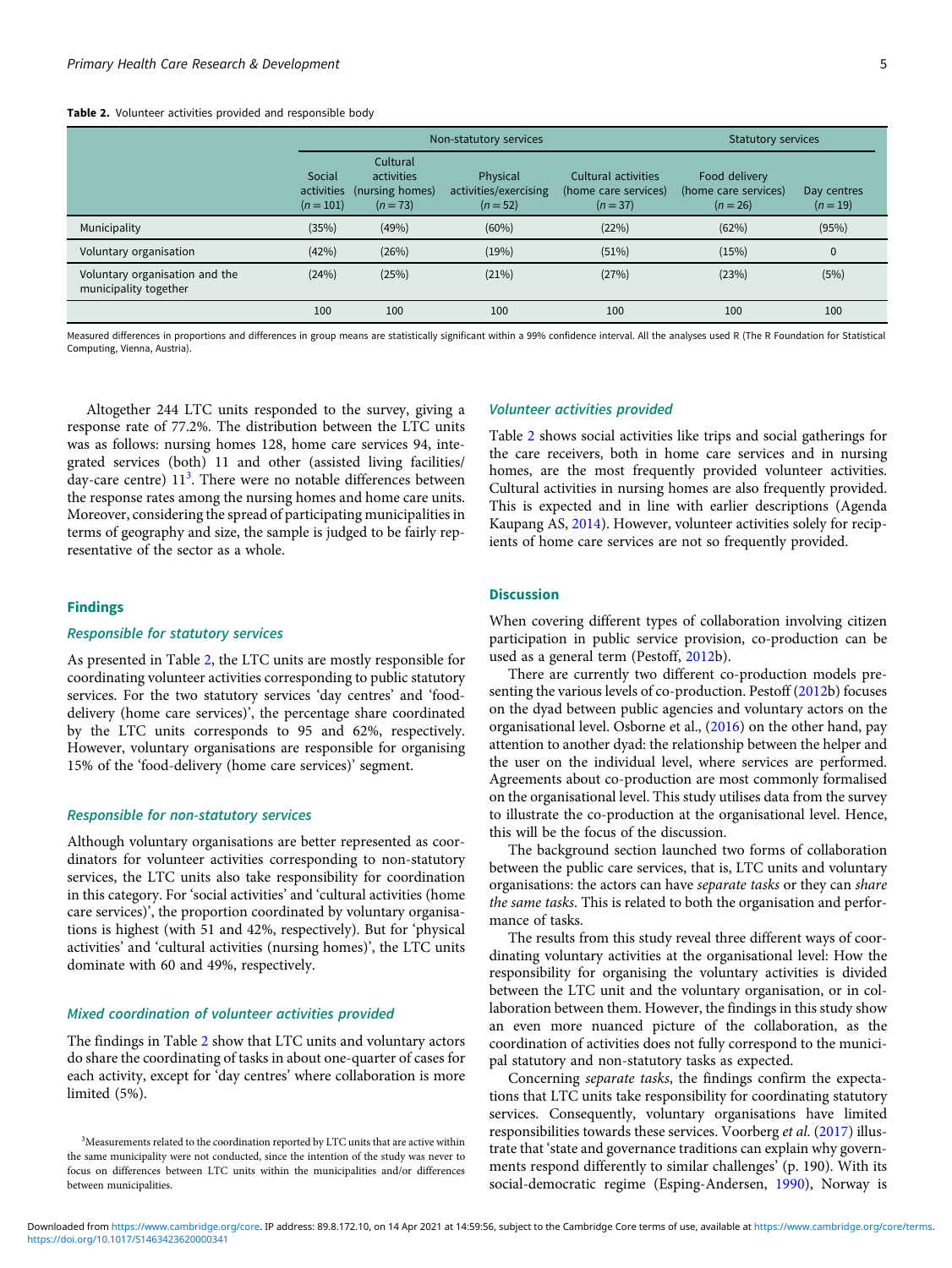characterised by a strong public sector, whereby the municipalities have a long tradition of being responsible for care service provision. By coordinating these activities, the municipalities perform their obligations since the municipalities in Norway are responsible for providing and managing care services (Ministry of Health and Care Services, [2011a](#page-6-0)).

Moreover, concerning separate tasks, voluntary organisations are expected to be better represented as coordinators, hence responsible for non-statutory services, than the municipalities. This study reveals that although voluntary organisations are responsible for some of the non-statutory services, the LTC units contribute largely in coordinating these services as well. This is a paradox since the municipalities are squeezed on resources and are recommended to increase the voluntary presence in the care services (Ministry of Health and Care Services, [2013](#page-6-0)). Due to the lack of an overall, local voluntary policy (Loga, [2012](#page-6-0)), the collaborative parties do not possess a common agreement on who does what activity. Despite the lack of such a policy, the municipalities are already in charge of providing and managing care services and they take the responsibility (Ministry of Health and Care Services, [2011](#page-6-0)a). The LTC units might also see this as a way to ensure quality and content in the services they provide to the care receiver (Ministry of Health and Care Services, [2003](#page-6-0)). This exemplifies why it is important to take the context of state and governance traditions into consideration, as Voorberg et al. ([2017\)](#page-7-0) argue.

Concerning sharing the same tasks, the study reveals a limited occurrence. These mixed responsibilities between LTC units and voluntary organisations happen in about one-quarter of the statutory and non-statutory activities described earlier. According to the theoretical framework, a successful collaboration can increase the total resources through co-production and stimulate innovations by bringing heterogeneity to the discussions and problemsolving (Torfing et al., [2014\)](#page-6-0). However, this presupposes that collaboration actually occurs. Notably, this study reveals a limited occurrence.

Collaboration implies doing things together. The results of this study show that the actors, to some degree, coordinate volunteer activities together. Nevertheless, the LTC units control most of the coordination work, independently of statutory or non-statutory services, despite being in a situation with limited resources and demands for increased involvement from voluntary organisations. Thus, the LTC units' dominance in the coordination can hardly be seen to optimise the conditions for co-production. This could indicate that the public sector, as a dominant actor, may have limited trust in the voluntary sector. Theories about collaboration and coproduction pinpoint the need for trust (Sørensen and Torfing, [2011](#page-6-0)b); trust has to be present between actors when providing activities (Sørensen and Torfing, [2011](#page-6-0)a). Although this study does not contain data about trust or distrust among the actors, it is known that 60% of the municipalities want to establish their own voluntary services (Abrahamsen, [2010\)](#page-6-0). Hence, there is a need for more knowledge about what creates trust and distrust in collaboration, and how to prevent competition between the actors from obstructing collaboration.

The municipalities and the voluntary organisations operate within different institutional logics. The different assumptions, values and beliefs each organisation brings into the collaboration must be taken into account (Thornton et al., [2012\)](#page-6-0). These challenges seem to be underestimated by policymakers. This study reveals limited collaboration between the two actors at the organisational

level. Hence, more knowledge is needed about how the different logics trigger competition instead of collaboration.

The concept of co-destruction has more or less been absent when scrutinising co-production in a public service context (Osborne et al., [2016\)](#page-6-0). Plé and Chumpitaz Cáceresan ([2010](#page-6-0)) define value co-destruction as an 'interactional process between service systems that results in a decline in at least one of the systems' well-being (which, given the nature of a service system, can be individual or organizational)' (p. 431). In the co-production process, both the upside and the downside of value must be acknowledged (Echeverri and Skålén, [2011](#page-6-0)). The organiser may contribute in a negative way, and the interplay between the different actors can be destructive as well. As an example of co-destruction, voluntary contributions do not demand any professional training before co-producing services, which could lead to poor quality of services for care receivers. Furthermore, since the LTC units coordinate most of the activities, one can envisage threats to the volunteer spirit and autonomy, which could lead to an experience of co-destruction of services and co-destruction of value for the volunteers on an individual and organisational level.

# Conclusions

When voluntary organisations and LTC units collaborate in organising and providing volunteer activities in the Norwegian public care sector, a task division is revealed and there is a limited collaboration between the actors at the organisational level. Concerning the collaboration, there may be a lack of trust between the actors. The LTC units provide more than they are obliged to in terms of their statutory tasks. Although one main goal of the volunteer policy is to mobilise resources, and co-production has been advocated as a functional and innovative method of activating resources, there appears to be insufficient coordination to optimise the conditions for co-production. This study is conducted within a Nordic welfare regime (Esping-Andersen, [1990](#page-6-0)) with a strong public sector. This may leave little space for voluntary participation. However, other explanations, such as the different institutional logics, also have to be taken into account. The actors represent different assumptions, values and beliefs in a collaboration.

The findings of this study additionally point to a potential for reconsidering how future volunteer activities in collaboration between LTC units and voluntary organisations should be organised and carried out. Both policy documents and theoretical contributions operate at a high level of generalisation. There is, therefore, a need for studies that use a variety of approaches in order to provide knowledge about the interactions and the outcomes for the care receivers.

Only employees in the municipalities answered the questions in this study. It is worth noting that volunteers might have responded differently to the questions and hence should be included in future research. Other studies that focus on the individual level are also lacking. Moreover, another field that needs further research is the outcome of the co-production.

Acknowledgements. The author would like to thank the employees in the municipalities who answered the survey and a sincere thanks to my supervisors for all the insightful comments.

Financial support. This work was supported by the Research Council of Norway, grant number 222 312.

Conflict of interest. None.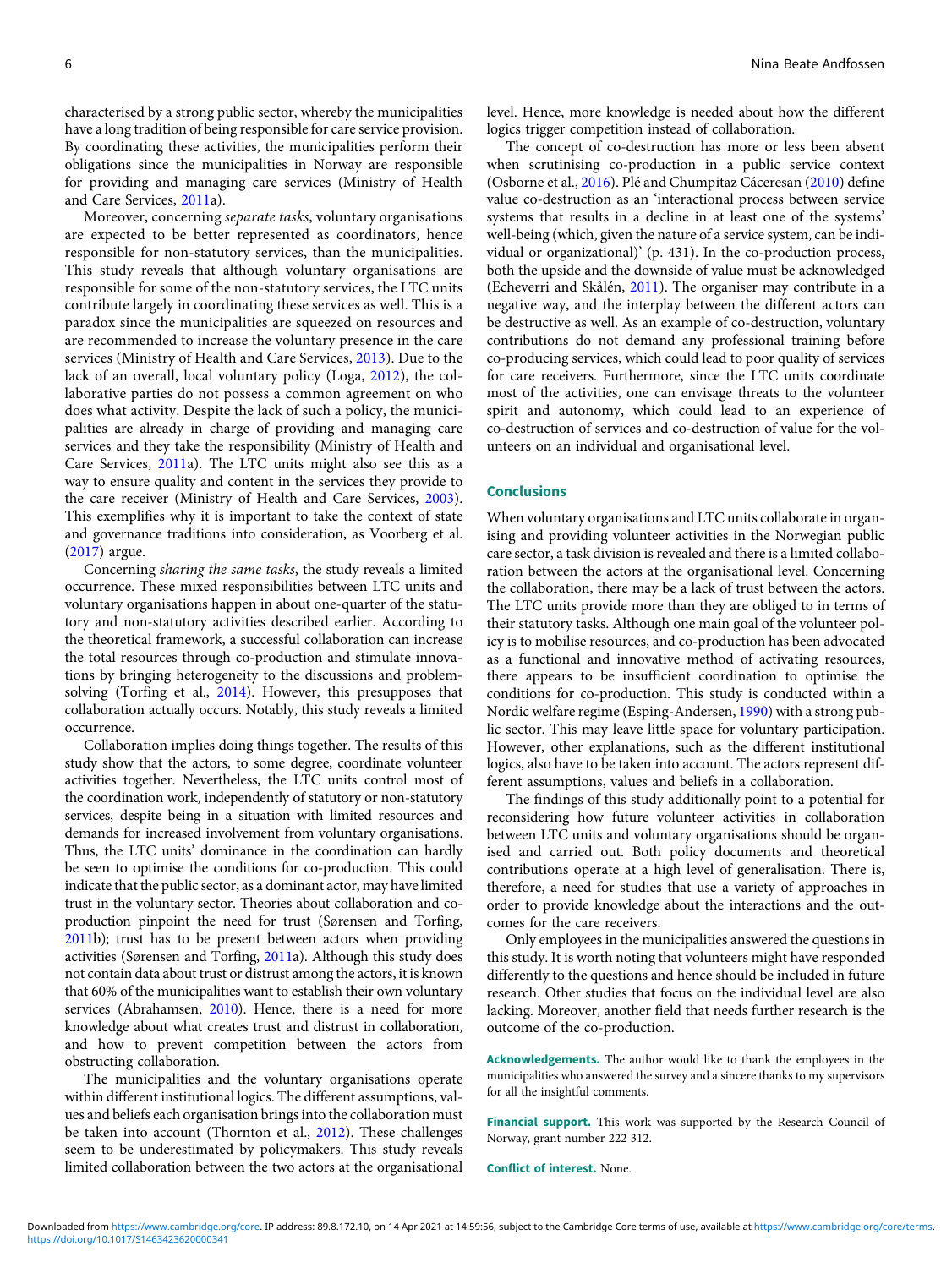#### <span id="page-6-0"></span>References

- Abrahamsen JF (2010) Undersøkelse om frivillige tjenester på norske sykehjem. Nordisk tidsskrift for palliativ medisin, l/2010.
- Agenda Kaupang AS (2014) Velferd i nytt terreng. Hvordan kan kommunen som arbeidsgiver samarbeide med frivillig sektor og sosiale entreprenører innen pleie- og omsorgstjenestene? (Hovedrapport R7940): KS.
- Andfossen NB (2016) The potential for collaborative innovation between public services and volunteers in the long-term care sector. The Innovation Journal - Public Sector Innovation Journal 21, 21. Retrieved from [http://](http://www.innovation.cc/) [www.innovation.cc/](http://www.innovation.cc/)
- Andfossen NB (2019) Ulike typer frivillige i omsorgstjenestene samstemt innsats eller mangfold til besvær? Tidsskrift for velferdsforskning 22, 25–42. doi: [10.18261/issn.2464-3076-2019-01-02](https://doi.org/10.18261/issn.2464-3076-2019-01-02) ER
- Bommert B (2010) Collaborative innovation in the public sector. International Public Management Review 11, 15–33.
- Bovaird T and Loeffler E (2012) From engagement to co-production: the contribution of users and communities to outcomes and public value. Voluntas: International Journal of Voluntary and Nonprofit Organizations 23, 1119–1138. doi: [10.1007/s11266-012-9309-6](https://doi.org/10.1007/s11266-012-9309-6)
- Brandsen T and Honingh M (2016) Distinguishing different types of coproduction: a conceptual analysis based on the classical definitions. Public Administration Review 76, 427–435. doi: [10.1111/puar.12465](https://doi.org/10.1111/puar.12465)
- Echeverri P and Skålén P (2011) Co-creation and co-destruction: a practicetheory based study of interactive value formation. Marketing Theory 11, 351–373. doi:doi: [10.1177/1470593111408181](https://doi.org/10.1177/1470593111408181)
- Efron B and Tibshirani RJ (1993) An introduction to the bootstrap. New York/ London: Chapman & Hall.
- Engel C (2003). Volontärer för vem och för vad? Kritisk granskning av en verksamhet inom Stiftelsen Stora Sköndal (1402277X (ISSN)). Retrieved from Stockholm: [http://urn.kb.se/resolve?urn](http://urn.kb.se/resolve?urn=urn:nbn:se:esh:diva-739)=[urn:nbn:se:esh:diva-739](http://urn.kb.se/resolve?urn=urn:nbn:se:esh:diva-739)
- Esping-Andersen G (1990) The three worlds of welfare capitalism. Cambridge, UK: Polity Press.
- Ferreira S (2006). The South European and the Nordic welfare and third sector regimes – how far were we from each other? In Matthies A-L, editors, Nordic civic society organisations and future of welfare services. A model for Europe? Copenhagen: Nordic Council of Ministers, 299–323.
- Fladmoe A, Sivesind KH and Arnesen D (2018) Oppdaterte tall om frivillig innsats i Norge, 1998–2017. Bergen/Oslo: Senter for forskning på sivilsamfunn & frivillig sektor.
- Folkestad B, Christensen DA, Strømsnes K and Selle P (2015). Frivillig innsats i Noreg 1998-2014. Kva kjenneteikner dei frivillige og kva har endra seg? Bergen/Oslo, Norway: Senter for forskning på sivilsamfunn og frivillig sektor.
- Hillestad E and Tessem J(2015) Frivillighet i eldreomsorgen hvorfor og hvordan? In Holm MS and Husebø S, editors, En Verdig alderdom: omsorg ved livets slutt. Bergen: Fagbokforlaget, 173–185.
- Jensen LH (2015) Introduksjon. In Jensen LH, editor, Frivillighet i omsorgssektoren. Tønsberg: Aldring og helse, 15–20.
- KS. (2010). Frivillighetsundersøkelse gjennomført av KS november 2010.
- Leknes S, Hjemås G, Holmøy E and Stølen NM (2019) Regionale framskrivinger av etterspørsel etter helse- og omsorgstjenester, 2017-2035. Rapport 2019/26. Oslo-Kongsvinger: Statistisk sentralbyrå.
- Loga J (2012). Finnes det en egen kommunal frivillighetspolitikk? In Selle P & Strømsnes K, editors, Organisasjonene og det offentlige. Har vi fått en ny frivillighetspolitikk?, Vol. 2012-6. Oslo/Bergen: Senter for forskning på sivilsamfunn og frivillig sektor, 39–82.
- Lorentzen H and Selle P (2000) Norway: Defining the Voluntary Sector. In. Report 2000:14. Oslo, Norway: Institute for Social Research.
- Ministry of Health and Care Services (2003) Regulations on the quality in care services [Kvalitetsforskrift for pleie- og omsorgstjenestene]. Oslo, Norge.
- Ministry of Health and Care Services (2006). Report to the Storting no. 25 (2005-2006). Coping, possibilities and meaning – the Future's Care Challenges [Mestring, muligheter og mening - framtidas omsorgsutfordringer]. Oslo, Norway.
- Ministry of Health and Care Services (2011a) Health And Care Services Act. Oslo, Norway.
- Ministry of Health and Care Services (2011b) Official Norwegian Report (NOU) 2011:11. Innovation in the Care Services [Innovasjon i omsorg]. Oslo, Norway.
- Ministry of Health and Care Services. (2013). Report to the Storting no. 29 (2012-2013). Future Care [Morgendagens omsorg]. Oslo, Norway.
- Ministry of Health and Care Services (2015) National Strategy for Voluntary Work in the Health and Care field. Departementenes sikkerhets- og serviceorganisasjon: Kord AS.
- Musick MA and Wilson J (2008). Volunteers. A social profile. Bloomington, IN: Indiana University Press.
- Osborne SP, Radnor Z and Strokosch K (2016) Co-Production and the co-creation of value in public services: a suitable case for treatment? Public Management Review 18, 639–653. doi: [10.1080/14719037.2015.](https://doi.org/10.1080/14719037.2015.1111927) [1111927](https://doi.org/10.1080/14719037.2015.1111927)
- Parks RB, Baker PC, Kiser L, Oakerson R, Ostrom E, Ostrom V, Percy SL, Vandivort MB, Whitaker GB and Wilson R. (1981) Consumers as coproducers of public services: some economic and institutional considerations. Policy Studies Journal 9, 1001–1011. doi: [10.1111/j.1541-0072.1981.tb01208.x](https://doi.org/10.1111/j.1541-0072.1981.tb01208.x)
- Pestoff V (2012a) Co-Production and Third Sector Social Services in Europe. In Pestoff V, Brandsen T and Vershuere B, editors, New Public Governance, The Third Sector And Co-Production. New York, NY: Routledge Critical Studies in public Management, 13–34.
- Pestoff V (2012b) Co-production and third sector social services in Europe: some concepts and evidence. Voluntas: International Journal of Voluntary and Nonprofit Organizations 23, 1102–1118.
- Pestoff V, Osborne SP and Brandsen T (2006) Patterns of co-production in public services. Public Management Review 8, 591-595. doi: [10.1080/](https://doi.org/10.1080/14719030601022999) [14719030601022999](https://doi.org/10.1080/14719030601022999)
- Plé L and Chumpitaz Cáceres R (2010). Not always co-creation: introducing interactional co-destruction of value in service-dominant logic. Journal of services Marketing 24, 430–437. doi: [10.1108/08876041011072546](https://doi.org/10.1108/08876041011072546)
- Pollitt C and Bouckaert G (2017). Public management reform: a comparative analysis-into the age of austerity (Fourth ed.). Retrieved from [http://web.a.](http://web.a.ebscohost.com/ehost/ebookviewer/ebook/bmxlYmtfXzE1NDY3MjJfX0FO0?sid=ba15ffb2-ecfe-4e55-a1e7-4d0139118b90@sessionmgr4010&vid=0&format=EB&rid=1) [ebscohost.com/ehost/ebookviewer/ebook/bmxlYmtfXzE1NDY3MjJfX0FO0?](http://web.a.ebscohost.com/ehost/ebookviewer/ebook/bmxlYmtfXzE1NDY3MjJfX0FO0?sid=ba15ffb2-ecfe-4e55-a1e7-4d0139118b90@sessionmgr4010&vid=0&format=EB&rid=1) [sid](http://web.a.ebscohost.com/ehost/ebookviewer/ebook/bmxlYmtfXzE1NDY3MjJfX0FO0?sid=ba15ffb2-ecfe-4e55-a1e7-4d0139118b90@sessionmgr4010&vid=0&format=EB&rid=1)=[ba15ffb2-ecfe-4e55-a1e7-4d0139118b90@sessionmgr4010&vid](http://web.a.ebscohost.com/ehost/ebookviewer/ebook/bmxlYmtfXzE1NDY3MjJfX0FO0?sid=ba15ffb2-ecfe-4e55-a1e7-4d0139118b90@sessionmgr4010&vid=0&format=EB&rid=1)=[0&](http://web.a.ebscohost.com/ehost/ebookviewer/ebook/bmxlYmtfXzE1NDY3MjJfX0FO0?sid=ba15ffb2-ecfe-4e55-a1e7-4d0139118b90@sessionmgr4010&vid=0&format=EB&rid=1) [format](http://web.a.ebscohost.com/ehost/ebookviewer/ebook/bmxlYmtfXzE1NDY3MjJfX0FO0?sid=ba15ffb2-ecfe-4e55-a1e7-4d0139118b90@sessionmgr4010&vid=0&format=EB&rid=1)=[EB&rid](http://web.a.ebscohost.com/ehost/ebookviewer/ebook/bmxlYmtfXzE1NDY3MjJfX0FO0?sid=ba15ffb2-ecfe-4e55-a1e7-4d0139118b90@sessionmgr4010&vid=0&format=EB&rid=1)=[1](http://web.a.ebscohost.com/ehost/ebookviewer/ebook/bmxlYmtfXzE1NDY3MjJfX0FO0?sid=ba15ffb2-ecfe-4e55-a1e7-4d0139118b90@sessionmgr4010&vid=0&format=EB&rid=1)
- Roberts N (2000) Wicked problems and network approaches to resolution. International Public Management Review 1, 1–19.
- Skinner MS (2018) Frivillige aktiviteter i omsorgstjenestene. Tidsskrift for omsorgsforskning 4, 184–185. doi: [10.18261/issn.2387-5984-2018-02-16](https://doi.org/10.18261/issn.2387-5984-2018-02-16) ER
- Skinner MS, Sogstad MKR and Tingvold L (2018). Voluntary work in the Norwegian long-term care sector: complementing or substituting formal services? European Journal of Social Work, 1–13. doi: [10.1080/13691457.2018.](https://doi.org/10.1080/13691457.2018.1462767) [1462767](https://doi.org/10.1080/13691457.2018.1462767)
- Solbjør M, Johansen B and Kleiven HH (2012) Samarbeid mellom kommuner og frivillig sektor på pleie- og omsorgsfeltet – en kartlegging. Trondheim: Trøndelag forskning og utvikling.
- Statistics Norway. (2016) IPLOS. Retrieved from [https://www.ssb.no/](https://www.ssb.no/innrapportering/offentlig-sektor/iplos) [innrapportering/offentlig-sektor/iplos](https://www.ssb.no/innrapportering/offentlig-sektor/iplos)
- Sørensen E and Torfing J (2011a) Hvordan studeres og fremmes samarbejdsdrevet innovation? In Sørensen E and Torfing J, editors, Samarbejdsdrevet innovation – i den offentlige sektor. Copenhagen, Denmark: Jurist- og økonomforbundets forlag, 421–439.
- Sørensen E and Torfing J(2011b) Samarbejdsdrevet innovation i den offentlige sektor. In Sørensen E and Torfing J, editors, Samarbejdsdrevet innovation i den offentlige sektor. Copenhagen, Denmark: Jurist- og Økonomforbundets Forlag, 19–37.
- Thornton PH and Ocasio W (2008) Institutional logics. The Sage Handbook of Organizational Institutionalism 840, 99–128.
- Thornton PH, Ocasio W and Lounsbury M (2012). The Institutional Logics Perspective: A New Approach To Culture, Structure, And Process. Oxford: Oxford University Press.
- Torfing J, Sørensen E and Aagaard P (2014) Samarbejdsdrevet innovation i praksis: en introduktion. In Aagaard P, Sørensen E and Torfing J , editors, Samarbejdsdrevet innovation i praksis. Copenhagen, Denmark: Jurist- og Økonomforbundets Forlag, 15–36.